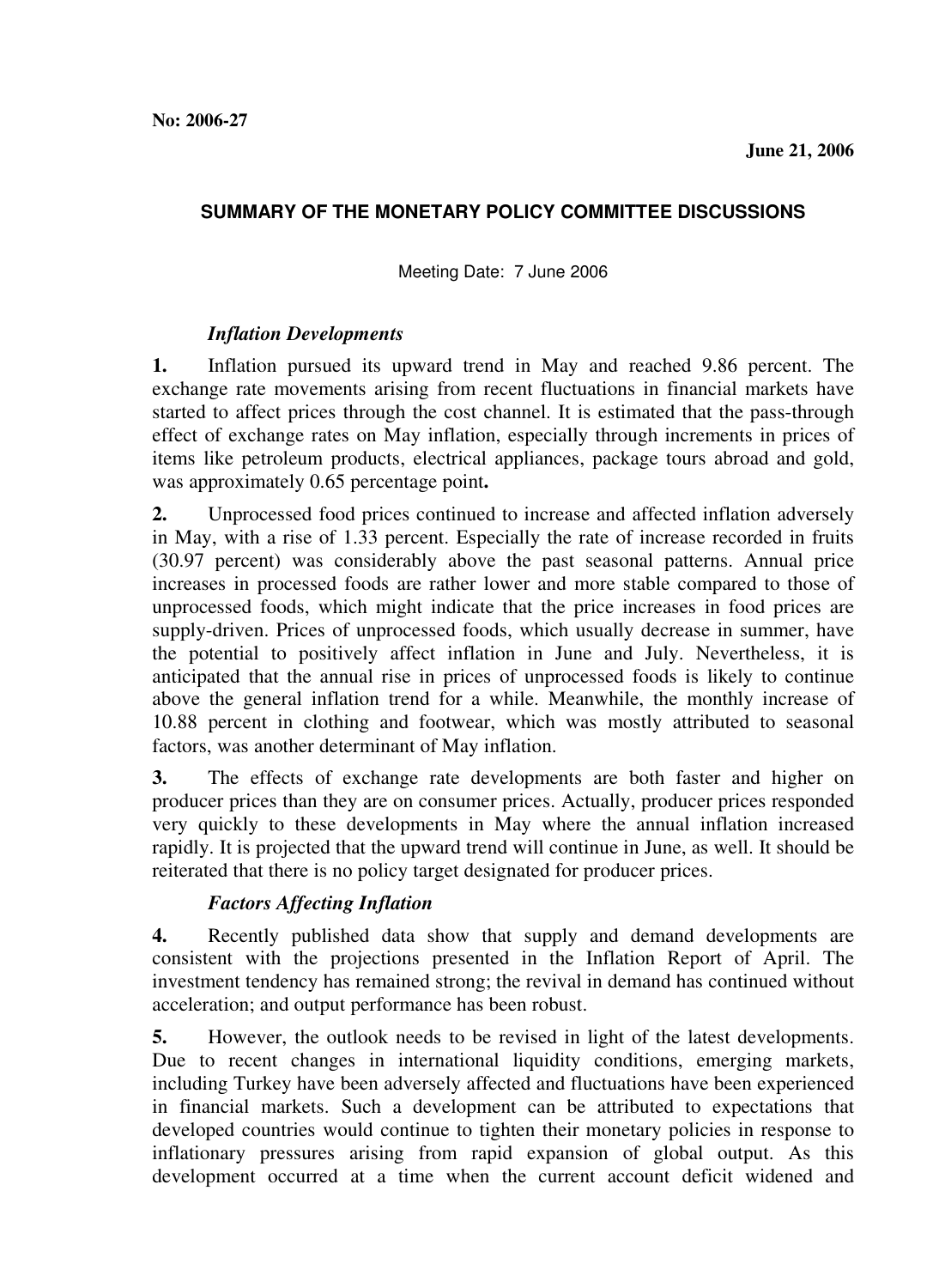coincided with other perceptions of domestic uncertainty, the Turkish economy was affected more seriously than other developing countries. For a better comprehension of monetary policy decisions, the potential impacts of these factors on the inflation outlook should be evaluated.

**6.** Domestic demand, which has been high for quite a while, is expected to slow down in the months ahead. Price increases in imported goods, rise in interest rates, and increased volatility in financial markets would decelerate both consumption and investment demand in the short run. With these developments, imports of consumption and investment goods would decrease. However, it is projected that the slow-down in imports of intermediary goods would be limited due to the high level of crude oil prices and the related structural factors.

**7.** Even if the volatility in exchange rates curbs domestic demand in the short-run, exchange rates would not have an adverse impact on growth in the medium-term due to the rise in net foreign demand. However, the recent developments are not confined to fluctuations in exchange rates. It is expected that the slowdown in domestic demand, arising from the rise in loan rates, shortened maturities, decreased consumer confidence and increased foreign financing costs, would be more pronounced than the increase in foreign demand. In other words, the probability of demand-pulled inflation has decreased for the upcoming period.

**8.** The slowdown tendency in the rise of commodity prices can be seen as a favorable development for future inflation. The upward pressure on commodity prices has become more limited as global risk appetite decreases. Moreover, the increasingly intensifying international competition is expected to restrict the prices of most imported inputs in the upcoming period.

**9.** It is anticipated that unit labor costs, which bear significance as to inflation, will remain at low levels in the medium term. The rapid increases in investments during the last three years will continue to induce further productivity. Furthermore, the ongoing upward trend of the labor force participation, which is caused by structural factors, continues to be a factor that restrains labor costs. In conclusion, it is expected that unit labor costs, which are crucial for price dynamics, will support the decline in inflation in the medium term.

# *Outlook and Monetary Policy*

# *January-April 2006*

**10.** First of all, it is necessary to remember the period prior to May 2006. The Central Bank had previously forecasted that the increase in annual inflation in the first four months of 2006 would not disrupt the medium-term inflation dynamics. Even the high inflation figures in April did not change this view. In April, the number of products whose prices increased in the CPI basket was lower compared to the same period of the previous year. This was indicating that the increase in inflation mainly stemmed from the temporary price increases in some sub-items rather than the deterioration of general pricing behavior. Indeed, when the sub-items are analyzed, it is seen that the factors that affected inflation in the first four months of the year were generally beyond the control of monetary policy. Consequently, monetary policy was not tightened against the shocks related to tax adjustments, oil prices, gold prices and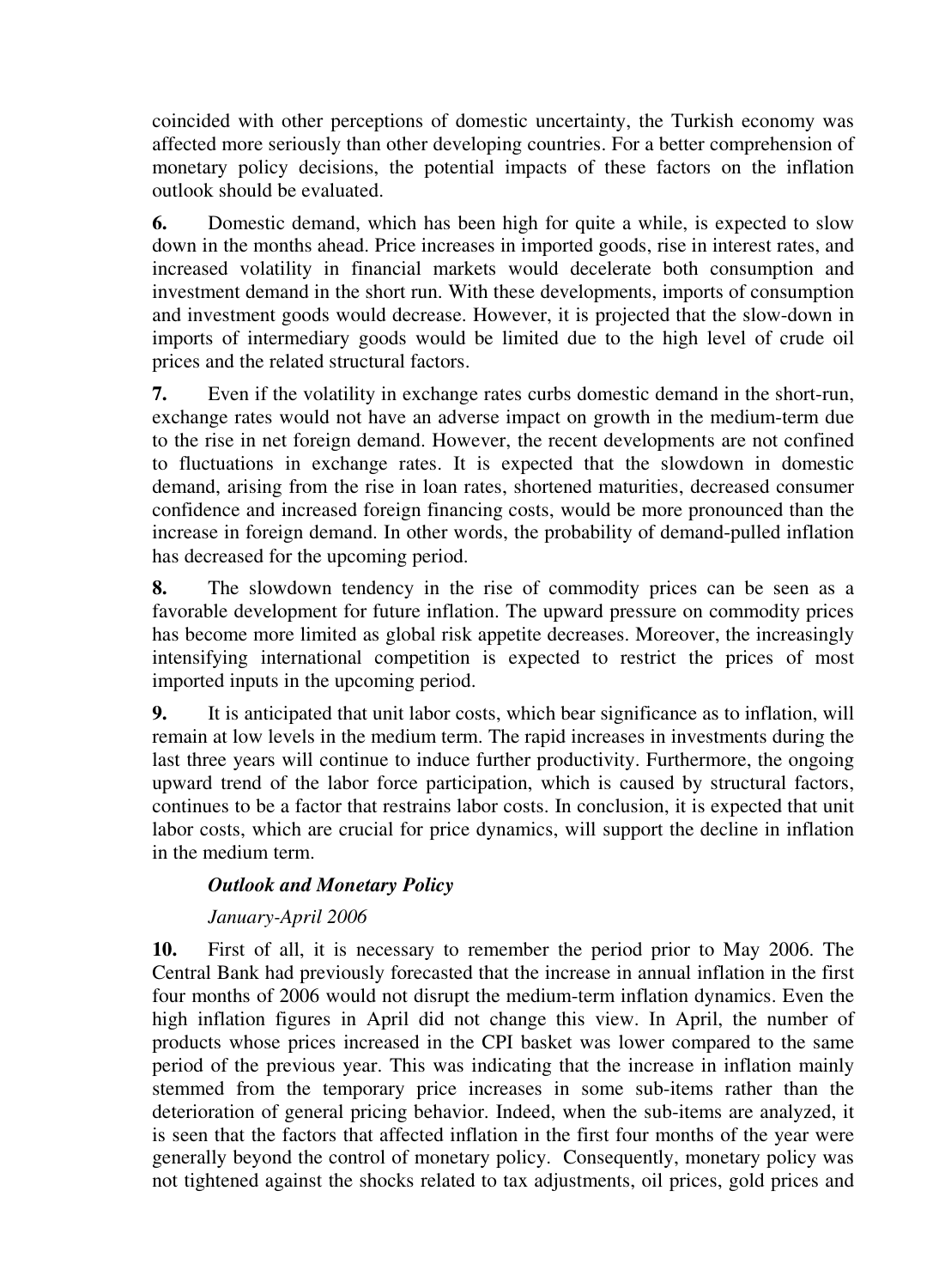prices of unprocessed food, which generally originate from supply conditions and are of a temporary nature. Although annual inflation increased in this period, mediumterm expectations did not deteriorate, in a manner confirming the consistency of the maintained policy path.

# *May 2006 and Onwards*

**11.** However, international liquidity conditions began changing from May onwards, due to the flow of funds from developing countries to developed markets that are perceived to be safer. In this way, one of the significant risks mentioned in the Inflation Report has materialized and there appeared the need to re-assess inflation outlook and monetary policy stance.

**12.** Given the recent financial market fluctuations, the annual inflation figures to be recorded in the next months might further go up temporarily, with the pass-through effect of the exchange rate movements. The Monetary Policy Committee has deemed it necessary, on 7 June 2006, to revise the policy rates in order not to let such temporary developments cause permanent effects on the medium-term expectations and pricing behaviors, and also to make sure that the medium-term inflation trend is kept in line with the targets.

**13.** It is expected that the rise in annual inflation will continue in June and July and inflation will remain above the 2006 year-end target. The *direct* effect of exchange rates on inflation will mainly be observed in June. Although the downward trend of crude oil and gold prices will partially limit the effect of exchange rates on petroleum and gold prices, annual inflation will rise in June, as well. In July, the direct effects of exchange rates on inflation will continue with a gradual decline. The rise in annual inflation might also continue. The direct effects are expected to decrease remarkably from August onwards. Given the currently available information and considering that the base effect caused by the tax levied on tobacco products in 2005 will reduce annual inflation by one percentage point, it is estimated that the annual inflation figures of August will be lower than those of July.

**14.** In fall 2006, demand conditions are expected to be the main determinant of price dynamics. In light of available data, the analysis made in the previous part does not foresee an inflationary pressure originating from domestic demand in the upcoming period. In this respect, it is considered that the indirect effects of the volatility in exchange rates on inflation will remain modest along with the slow-down in domestic demand, and will not reflect upon 2007. Under the main scenario where monetary policy adopts a cautious stance, expectations are well-managed and fiscal policy is conducted consistently with the inflation target, it is foreseen that inflation will display again a downward trend in the medium term and converge to the pointtarget set for end-year 2007.

**15.** In consideration of these evaluations, the Monetary Policy Committee has decided to increase the policy rates by 1.75 points. In light of currently available information, the policy rates are less likely to rise in the short-term, compared to the previous period. However, it should be reminded that the direction of monetary policy decisions might change conditional on developments pertaining to inflation outlook. Policy decisions will be based on a perspective in which inflation would converge to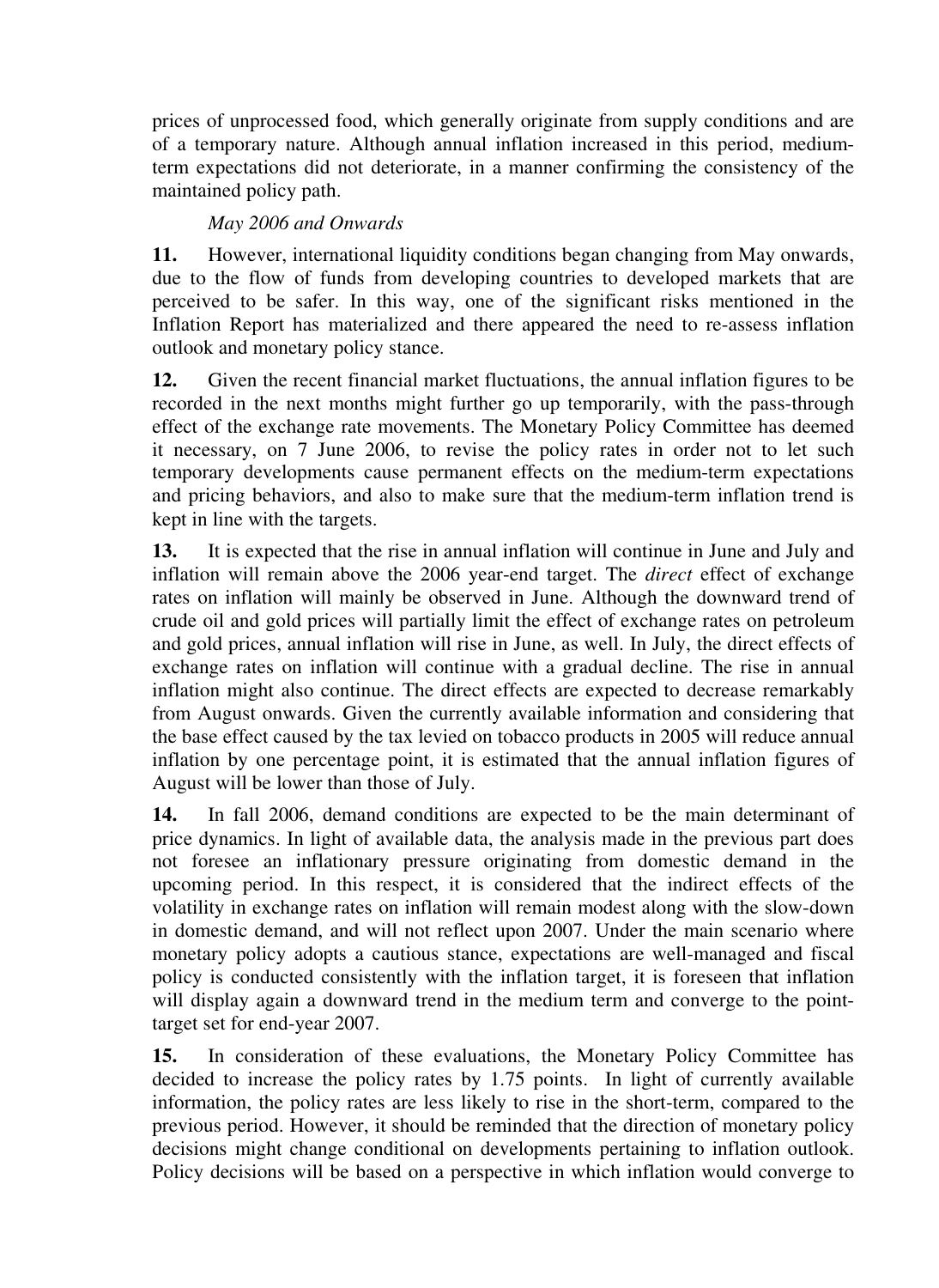the target towards the end of 2007. Therefore, accompanied by the envisioned decline in inflation, the direction of policy rates would be downward as well in the mediumterm.

**16.** In the coming period, the Central Bank will continue to closely monitor the factors affecting the inflation outlook as well as the developments in international liquidity conditions. In this context, policy instruments will be used effectively to achieve the medium-term inflation targets.

### *Risks and Policy Alternatives*

**17.** Decisive steps have been taken towards macroeconomic stability in the last few years. Significant achievements were made in areas of fiscal discipline and financial deepening, which are the prerequisites for the implementation of a sound monetary policy. This enables the Central Bank to utilize short-term interest rates, the main policy instrument in the inflation-targeting regime, efficiently. There is no doubt that there exist some uncertainties regarding the rate and magnitude of the channels through which monetary policy affects inflation. However, such uncertainties are not peculiar to Turkey; the central banks in developed countries also face the same uncertainties. Nevertheless, with regard to the impact of monetary policy on inflation, it can be stated that pursuing tight monetary policy in an economy where there is no fiscal dominance decreases the demand and cost-pushed inflationary pressures in the medium-term. The recent decision of the Monetary Policy Committee should only be evaluated within this framework.

**18.** Despite the determined stance of monetary policy, there are some risks regarding the inflation outlook in the medium-term. The tightening process of the monetary policies of The Federal Reserve, European Central Bank and the Bank of Japan still continues. In consideration of the available information, it is not possible to say that the uncertainties related to the global liquidity conditions have been entirely disappeared. In case the global risk appetite declines further and the outflow of funds in emerging markets accelerates in the upcoming period, the Central Bank will not hesitate to give the necessary policy response in order to control the medium-term inflation expectations.

**19.** Pricing behaviors have been changing in recent years, thanks to the reduced inflation rate, the floating exchange rate regime, increased competition and economic policies focused on stability. In the last four years, thanks to the increased confidence in economic policies, inflation targets have become a variable that is increasingly referred to in pricing decisions. The reversal of this tendency stands as one of the significant risks for the upcoming period. It is observed that the medium-term perspective has not yet become prevalent in the economy, due to habits inherited from the past periods of high inflation, and thus, the short-term developments still have the potential to cause permanent impacts on inflation expectations. In this context, the issue of expectations management is still of great importance. Currently, inflation expectations for next year and the following year are 6.66 percent and 5.37 percent, respectively. In other words, economic agents anticipate that the downward trend in inflation will continue in the medium-term but they also expect inflation to be above